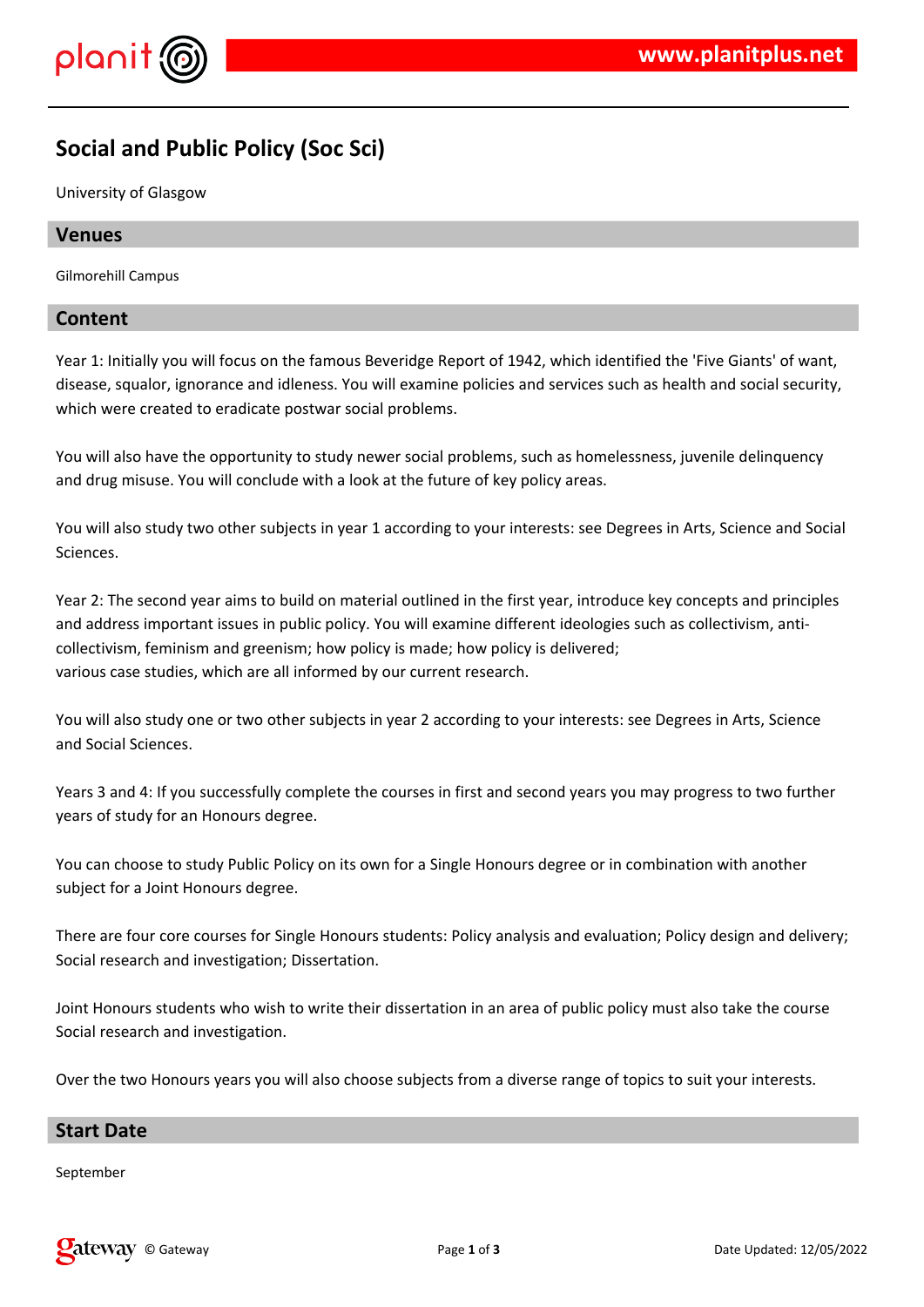

# **Qualification**

Degree

# **Study Method**

Full time

# **Award Title**

MA Hons

# **UCAS Code**

L430

# **Course Length**

4 years

#### **Faculty**

College of Social Sciences

## **Department**

School of Social and Political Sciences

# **Entry Requirements**

2023 entry requirements

Standard entry: 6 Highers at AAAAAA or 2 Advanced Highers at BB plus AAAA (by end S6 with min AAABB after S5) including English and Maths or a humanities subject.

Widening access entry: 4 Highers at AAABB/ABBBB (by end S6 with min ABB after S5) including English and Maths or a humanities subject. Completion of pre-entry programme is necessary.

## **SCQF Level**

10

## **Progression Routes**

«ProgressionRoutes»

# **Combination Courses**

# **Address**

Glasgow G12 8QQ

#### «htmlCombinationCourse» «htmlCombinationUCASCode»